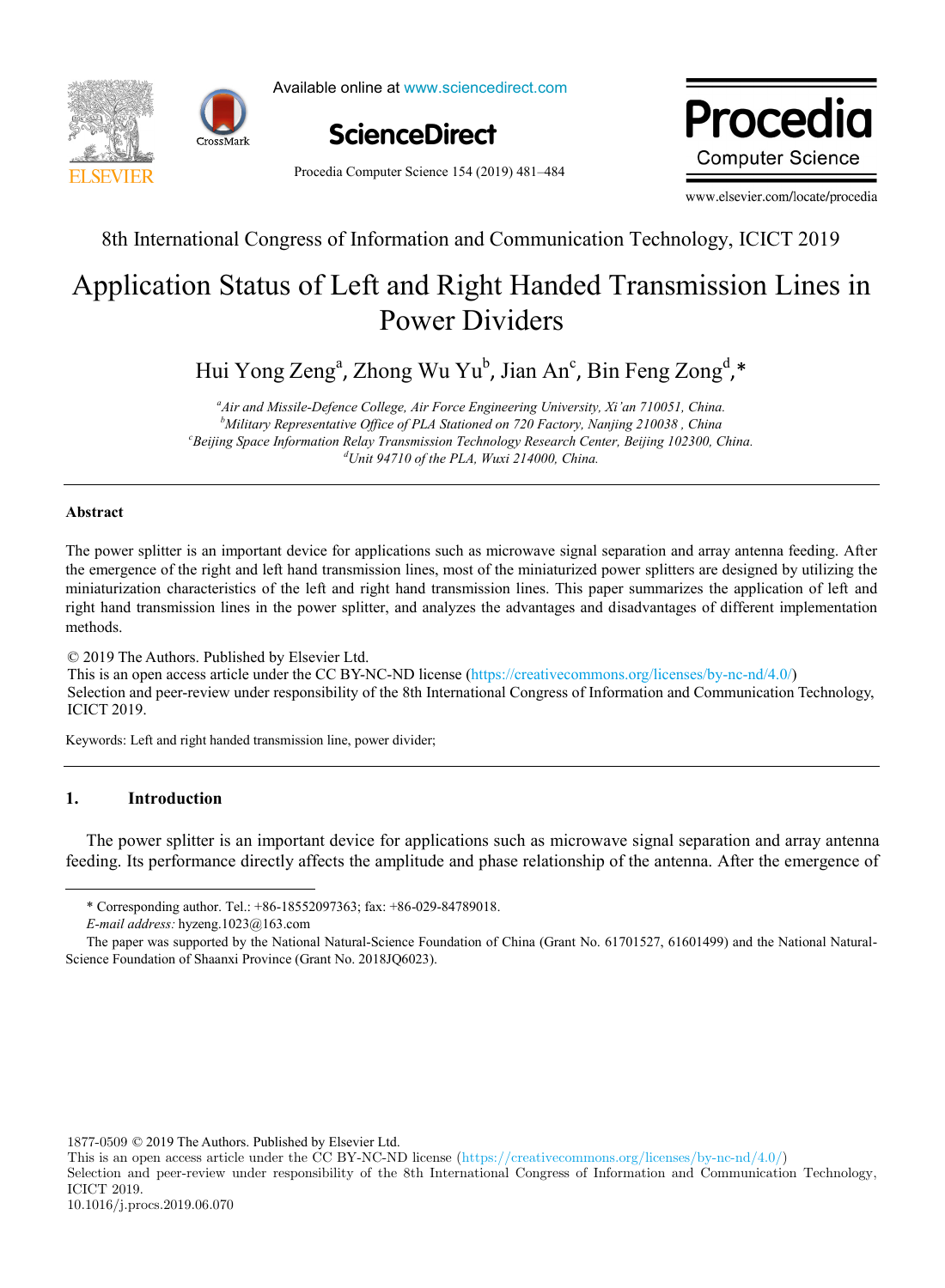the left and right hand transmission lines, the researchers designed a variety of power divider structures based on the left and right hand transmission lines. Most of the miniaturized power splitters are designed by utilizing the miniaturization characteristics of the right and left hand transmission lines.

A power splitter is a device commonly used in microwave passive systems that can distribute the energy of one input signal into multiple signal energy according to engineering requirements. Can be applied to phase shifters, power adapters, duplexers T-junctions and porous slot couplers, and can also be used for the distribution of IF signals in satellite receivers connected to antennas; in wireless communications, single solid-state devices The output power is limited as the frequency increases, and another method of using the power combiner can remedy this limitation. The reverse use of the power splitter can simultaneously combine several scattered energies to achieve high power output. There are many types of power splitters. According to the materials, common microwave power split devices have microstrip power split, waveguide splitter and substrate waveguide splitter; among them, the microstrip splitter is small in size, compact in structure and cost-effective. However, its bandwidth is narrow, power capacity is small, and insertion loss is large. The waveguide power divider is relatively large in size, but its excellent power and bandwidth characteristics make it widely used in microwave equipment such as broadband wireless communication, high-power transmitters, array antenna feed networks, phased array radars and power amplifiers. And there are also great applications in the millimeter wave band. In actual engineering use, we not only require the wide frequency band of the power splitter to improve our frequency band utilization, but also require the power splitter to have good reflection coefficient, isolation and consistency in all aspects. Measuring the pros and cons of a power splitter can be made up of many specified parameters. Here are a few of the commonly used ones: the reflectance of the input port of the power divider, the power amplitude balance between the output ports, the power capacity, the insertion loss, the isolation, the phase difference between the output ports, and the device size.

# **2. Analysis of the Implementation Method of Power Divider**

The concept of the composite left-right hand transmission line fundamentally summarizes the dual natural properties of the left-hand transmission line and the right-hand transmission line in a clear and concise manner, and is widely considered to be a powerful example for studying left-hand material properties and developing left-handed devices. So far, the application of left-handed materials can be divided into three categories: (1) waveguide components: including polygonal strips, enhanced sideband devices, narrowband couplers, composite resonators, uniform power combiners, uniform power dividers, super Widescreen filters, agile distributed amplifiers, and pulse delay circuits. (2) Refracting wave system: including focusing lens, super-resolution imaging system, refracting telescope, etc. (3) Radiation wave equipment: including one-dimensional single-side passive leakage wave antenna and resonant antenna, one-dimensional polygonal mirror, two-dimensional active polygonal resonant antenna.

Literature [1] proposed a new type of Wilkinson power splitter based on the left and right hand transmission lines. The device uses the nonlinear dispersion characteristics of the left and right hand transmission lines, and uses the λ0/4 left and right hand transmission lines formed by LC components to replace the right hand transmission lines of the traditional power divider. The branch arm is constructed. The results show that the new power splitter can effectively increase the isolation bandwidth and reduce the size of the power splitter. The literature [2] designed the zero-phase shift left and right hand transmission lines according to the hyperbolic-linear dispersion relationship of the left and right hand transmission lines. A transmission line replaces the isolation network of the traditional power divider, which can effectively reduce the size of the entire power divider. The zero-phase-shift left and right hand transmission lines are used instead of the isolation network of the three-division power divider. As shown in Figure 1, the whole power is divided. The area of the device is reduced by 70% compared with the traditional power divider; in [3], based on the zero-order resonance characteristics of the left and right hand transmission lines, a 4-way microwave power splitter operating at 2.45 GHz is designed, and the power splitter is input in phase with the same phase. Power is distributed to each output port, and the output port position has no effect on power allocation. In the frequency range of 2.2 GHz to 2.65 GHz, the power difference of each output port of the power splitter is 1d. Within B, in the frequency range of 2.22GHz $\sim$ 2.56GHz, the phase difference of the output port is within 15°; in [4], the reverse open-loop resonator is embedded in the microstrip line, and a new type of left-right hand transmission line is designed and used for miniaturization. The design of the T-type power divider, as shown in Figure 2, is 75% smaller than that of the conventional power divider; the literature [5] uses a zero-phase-shift transmission line instead of the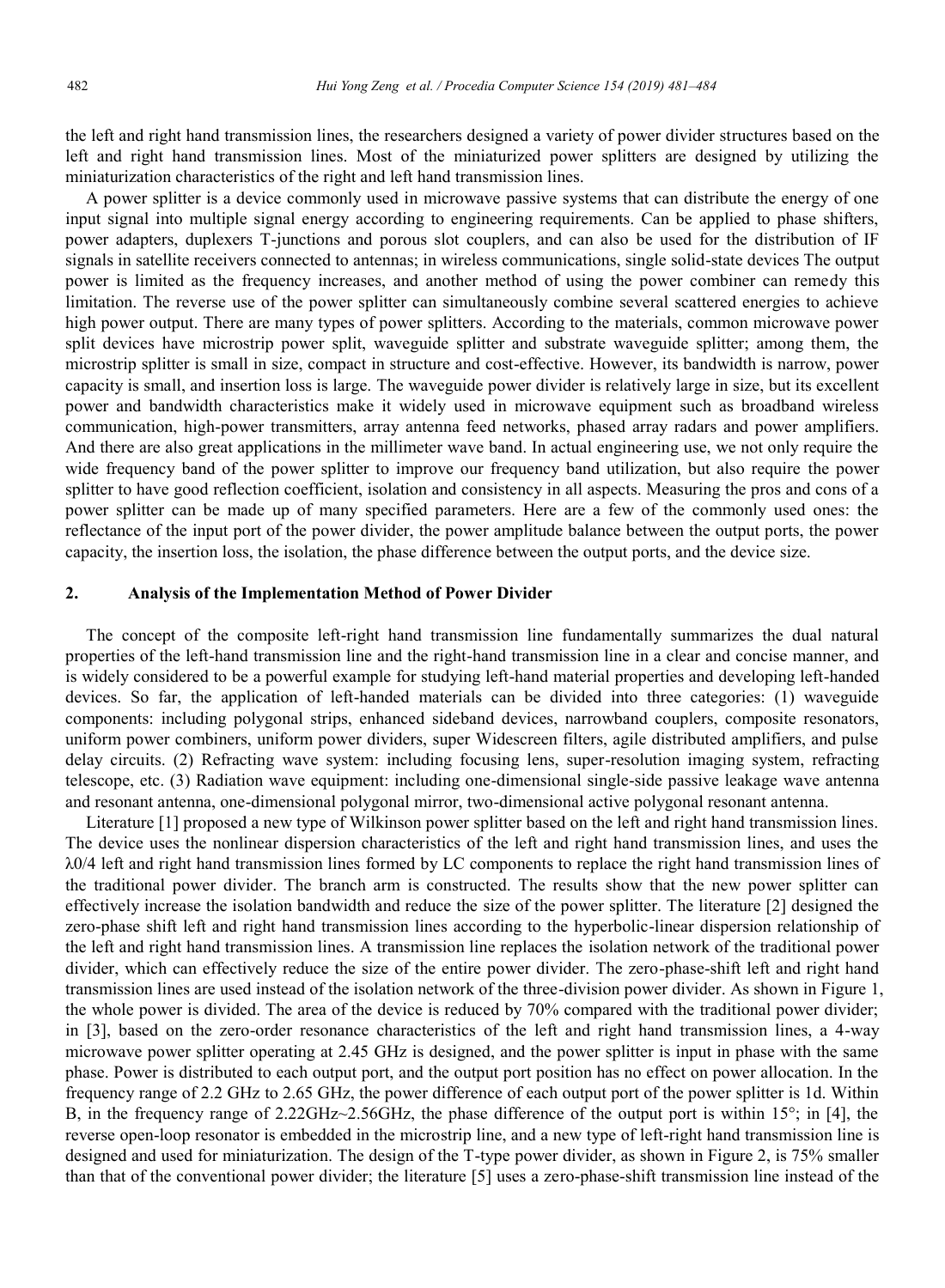traditional one-four-four-series power divider. The right-hand transmission line of the wavelength is designed to be a small-bandwidth one-four-four-series power splitter. The zero-phase shift line is realized by SMT components and microstrip lines. The comparison between the power splitter and the conventional structure is shown in Figure 3; the literature  $[6]$  adopts The left and right hand transmission line structure replaces the  $\lambda$ 0/4 impedance conversion line of the conventional T-type power divider, and a small power divider is designed. As shown in FIG. 4, the size of the impedance conversion line is reduced by 70%.



Fig. 1 Small power splitter reported in [2]



Fig. 2 Small power splitter reported in [4]



Fig. 3 Small power splitter reported in [5]